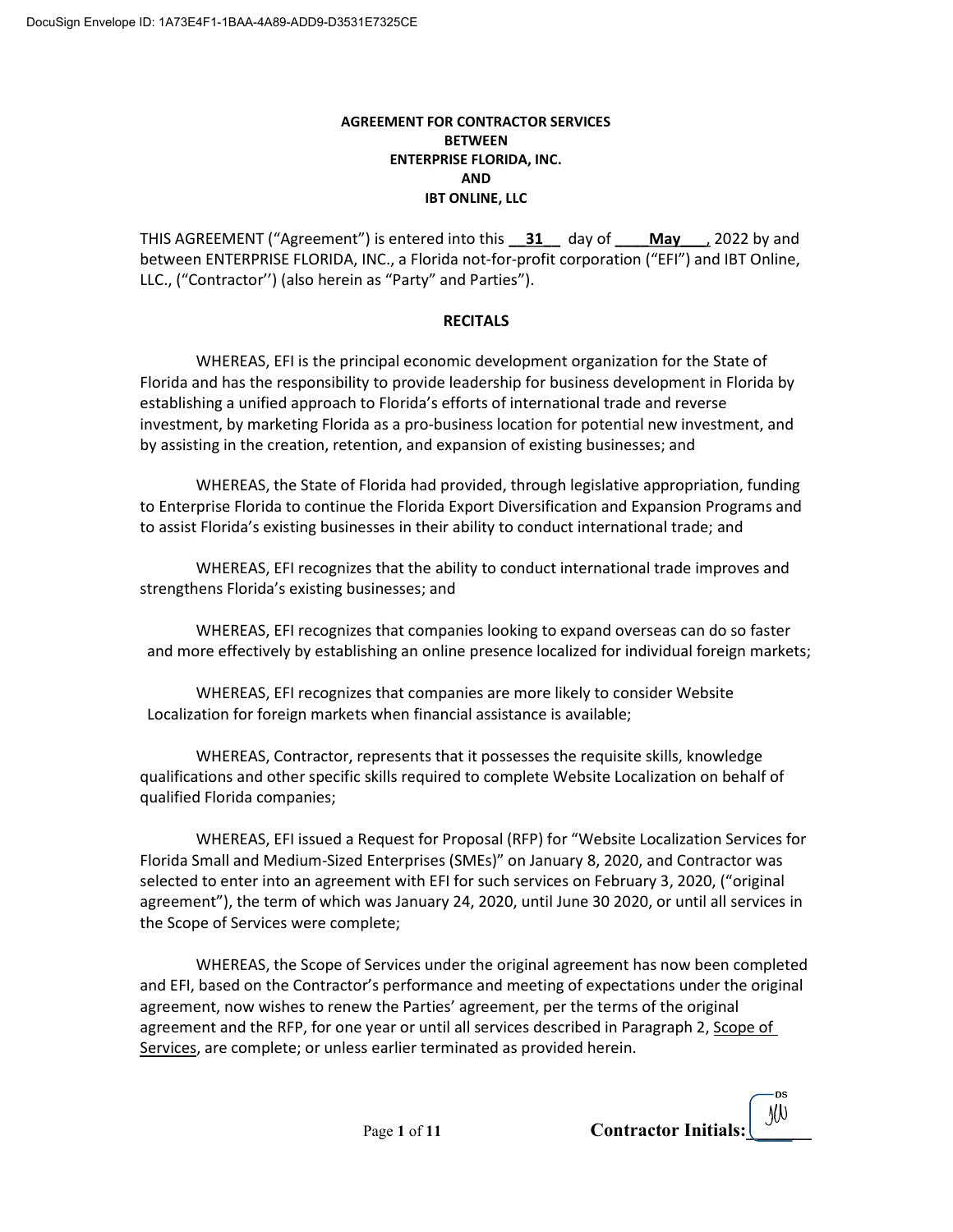WHEREAS, the Parties desire to enter into this Agreement setting forth the terms and conditions in which services are to be provided.

 NOW, THEREFORE, for and in consideration of the mutual covenants contained herein and other good and valuable consideration, the receipt and sufficiency of which is hereby acknowledged, the Parties agree as follows:

1. TERM:

The term of this Agreement shall commence on upon execution and shall remain in effect until June 1, 2023 or until all services described in Paragraph 2, Scope of Services, are complete; or unless earlier terminated as provided herein.

2. SCOPE OF SERVICES:

As described in Attachment A – Scope of Work, Contractor shall complete up to twelve (12) Website Localization Projects at a cost of twelve thousand dollars (\$12,000.00) each. Four thousand dollars (\$4,000.00) of such amount to be paid by the website recipient to the Contractor to initiate the project. Eight thousand dollars (\$8,000.00) of such amount shall be paid by EFI to Contractor upon verification of project completion. A total of twelve (12) Website Localization projects for a total cost to EFI not to exceed one hundred thousand dollars (\$100,000.00) may be completed under this Agreement.

3. CONSIDERATION:

In consideration for the performance by the Contractor of the Services, subject to the conditions of this Agreement, EFI shall pay Contractor up to the sum of eight thousanddollars (\$8,000.00) for each completed project, up to a total of twelve projects. EFI's obligation to pay for an individual project shall be contingent upon payment by the website recipient to the Contractor to initiate the project.

Pursuant to its contract with the Department of Economic Opportunity (DEO), EFI's obligation to pay under this Agreement is contingent upon funds appropriated by the Florida Legislature, as referenced in EFI's attached Standard Contract Terms and Agreements.

# 4. AGREEMENT MANAGER:

EFI's Director of Compliance, Contracts and Grants, Michelle Boylan, or an assigned successor shall act as the Agreement Manager to ensure compliance by Contractor with all of the terms and provisions herein. The Parties and their respective addresses for the purpose of this Agreement are:

| EFI:               | Justin McGath, Manager, Grants, Contracts & Compliance |                      |
|--------------------|--------------------------------------------------------|----------------------|
|                    | <b>Enterprise Florida, Inc.</b>                        |                      |
|                    | 800 N. Magnolia Ave., Suite 1100                       |                      |
|                    | Orlando, FL 32803                                      |                      |
|                    | Phone: 407-956-5636/Fax: 407-956-5640                  |                      |
|                    | jmcgath@enterpriseflorida.com                          |                      |
| <b>IBT Online:</b> | John Worthington, CEO<br><b>IBT Online, LLC</b>        |                      |
|                    | Page 2 of 11                                           | Contractor Initials: |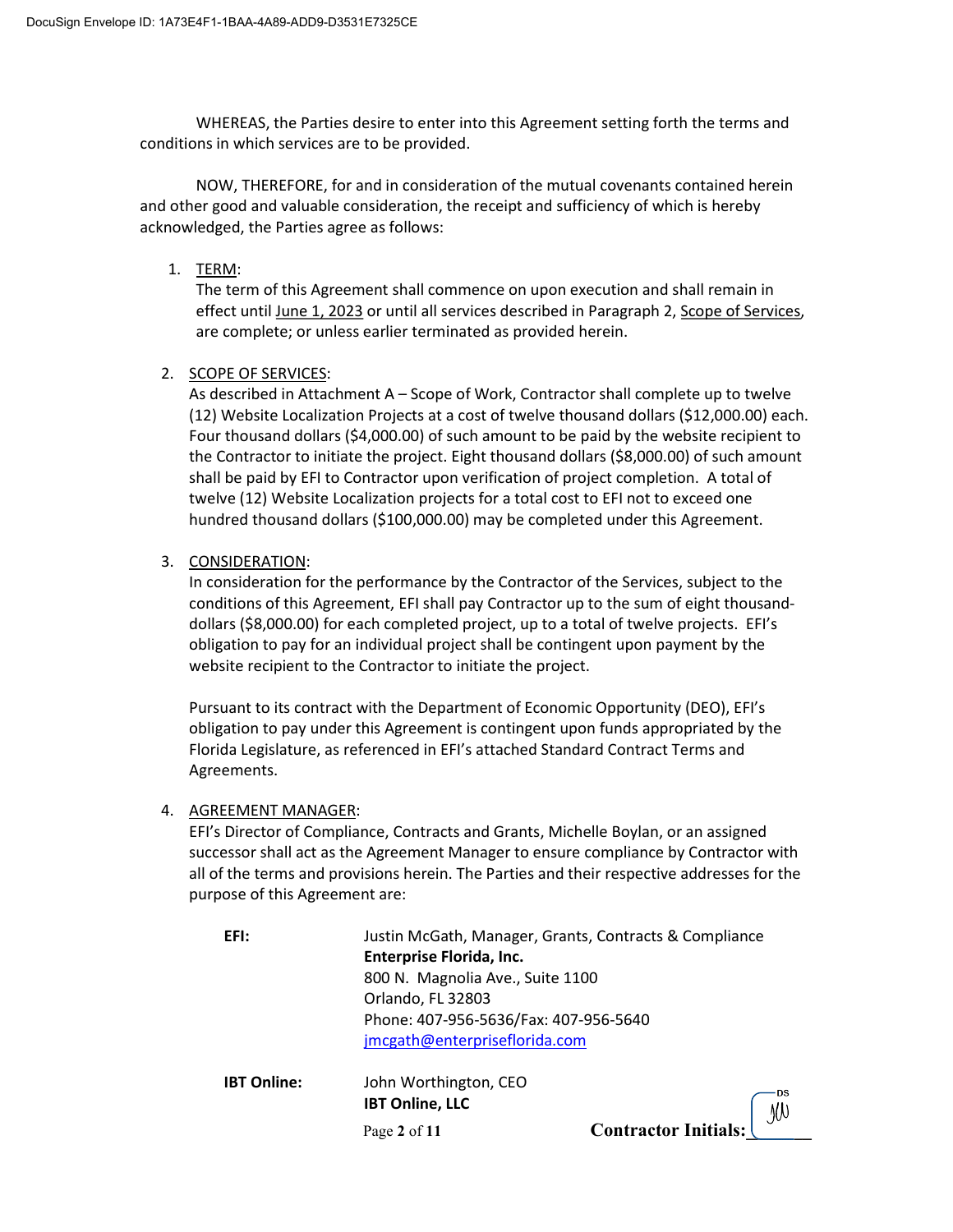A-707 Lake Cook Roade, Suite 108 Deerfield, IL 60015 Phone: 312-622-4456 jw@ibt.onl

# 5. NOTICES:

All notices between the Parties provided for herein shall be by either confirmed email, confirmed Fax, confirmed business mail service or certified mail, return receipt requested, delivered to the address of the Parties as set forth in Paragraph 4 above.

# 6. CONFLICTS OF INTEREST:

Contractor acknowledges that EFI represents the interests of Florida businesses and that it is important to EFI that conflicts of interest be avoided. In the event that Contractor engages in activities which could constitute a conflict of interest to EFI or a particular business interest in Florida, EFI has the right to instruct Contractor to discontinue such efforts. In such event, if Contractor fails to do so, then EFI shall have the right to immediately terminate this Agreement.

# 7. INDEPENDENT CONTRACTOR:

Contractor is acting as an independent contractor and not as EFI's employee in the performance of the Services. Contractor acknowledges that EFI is not responsible for withholding and filing national or state taxes or other payroll withholdings on behalf of Contractor. Contractor further acknowledges that neither Contractor nor the employees of Contractor will participate in or receive any employee benefits, including health insurance, retirement benefits, 401(k) plan, or worker's compensation benefits provided through EFI.

# 8. NON-EXCLUSIVE RELATIONSHIP:

The relationship between the Parties is a non-exclusive one, which allows the Contractor to engage in other activities, provided that all of the terms and conditions under this Agreement are strictly observed, including the avoidance of conflicts of interests.

# 9. AMENDMENT/MODIFICATION/NOTIFICATIONS:

This Agreement may not be altered, modified, amended, or changed in any manner, except pursuant to a written agreement executed and delivered by each of the Parties. Additionally, any such modification, amendment or change shall be effective on the date of delivery or such later date as the Parties may agree therein.

Modification of this Agreement or any notices permitted or required under this Agreement may be made by facsimile or electronic transmission. Receipt of the facsimile transmission shall for the purposes of this Agreement be deemed to be an original, including signatures.

10. PURPOSE- pursuant to section 288.904(6)(b), Florida Statutes:

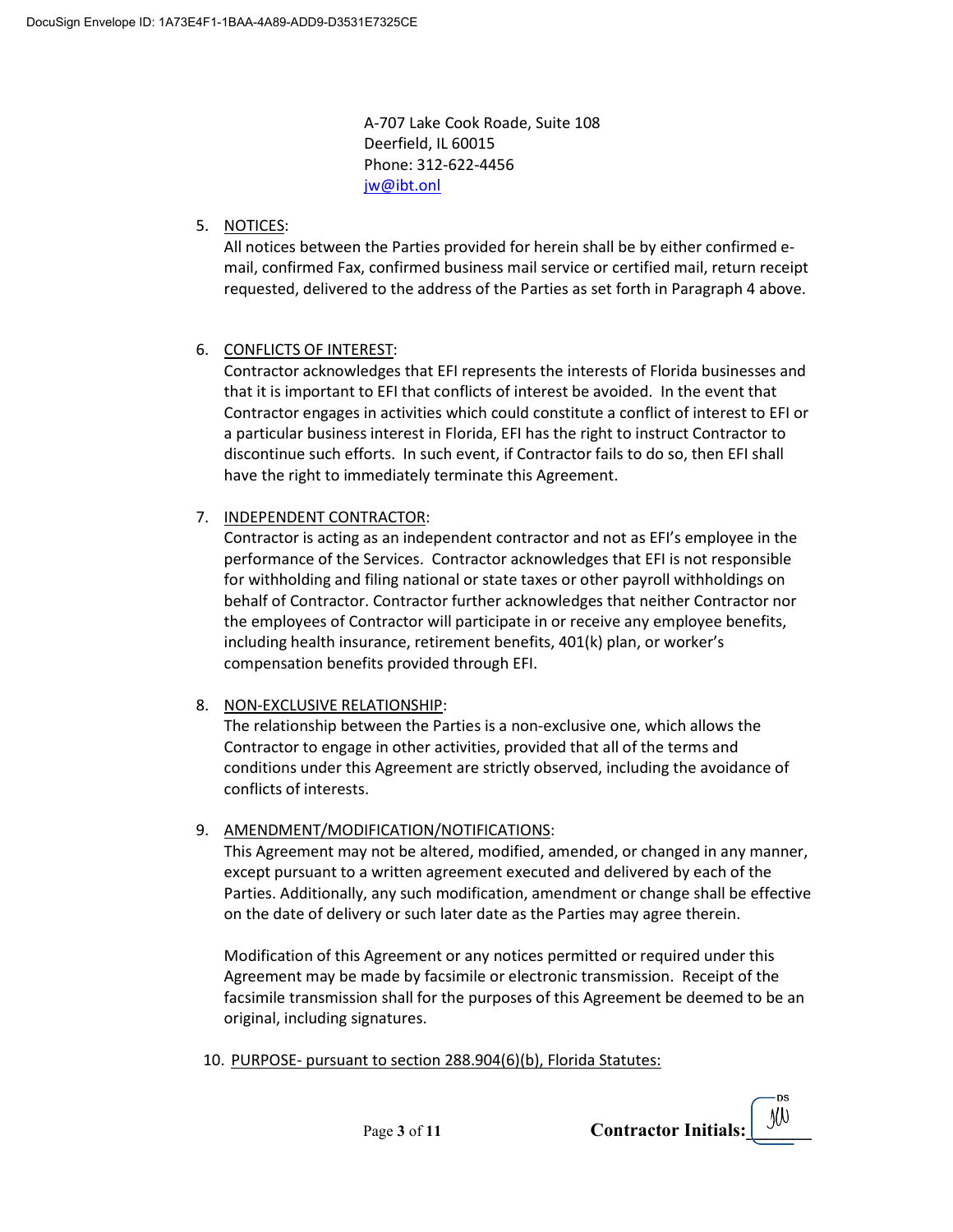- a. The purpose of this Agreement is to assist Florida pre-qualified small and mediumsized enterprises (SMEs) in the development of company-specific international business development websites localized for foreign markets to create an online presence that will give the companies access to new markets and clients, generate brand awareness and lead to increased sales.
- b. Specific performance standards and responsibilities for each entity are included in Attachment A.
- c. A detailed contract budget is found in paragraph 2.
- d. The value of the services provided is found in paragraph 2.
- e. There are no projected travel and entertainment expenses for employees and board members of EFI.

# 11. EFI CONTRACT TERMS AND CONDITIONS:

EFI's Standard Contract Terms and Agreements are attached as Attachment B and incorporated herein.

# 12. COUNTERPARTS:

This Agreement may be executed in counterparts, with all pages initialed by the signing party, and shall be of the same force and effect as if all parties had executed one copy of the Agreement. In addition, to facilitate completion and execution of the Agreement, faxed, scanned, or PDF contract versions with initials and signatures shall be of the same force and effect as original signatures.

# 13. WORKS FOR HIRE:

Contractor agrees and shall instruct Contractor's employees and subcontractors, if any, that all services, records, papers, reports, descriptive and pictorial material, printed or written technical information, drawings, reproductions thereof, samples, and models produced by Contractor, in whatever form and in whatever stage of development whatsoever during the performance of the Work and Services under this Agreement shall be considered "works made for hire," and are the exclusive property of EFI, the nature and contents of which shall not be disclosed to others without the prior written permission of the EFI.

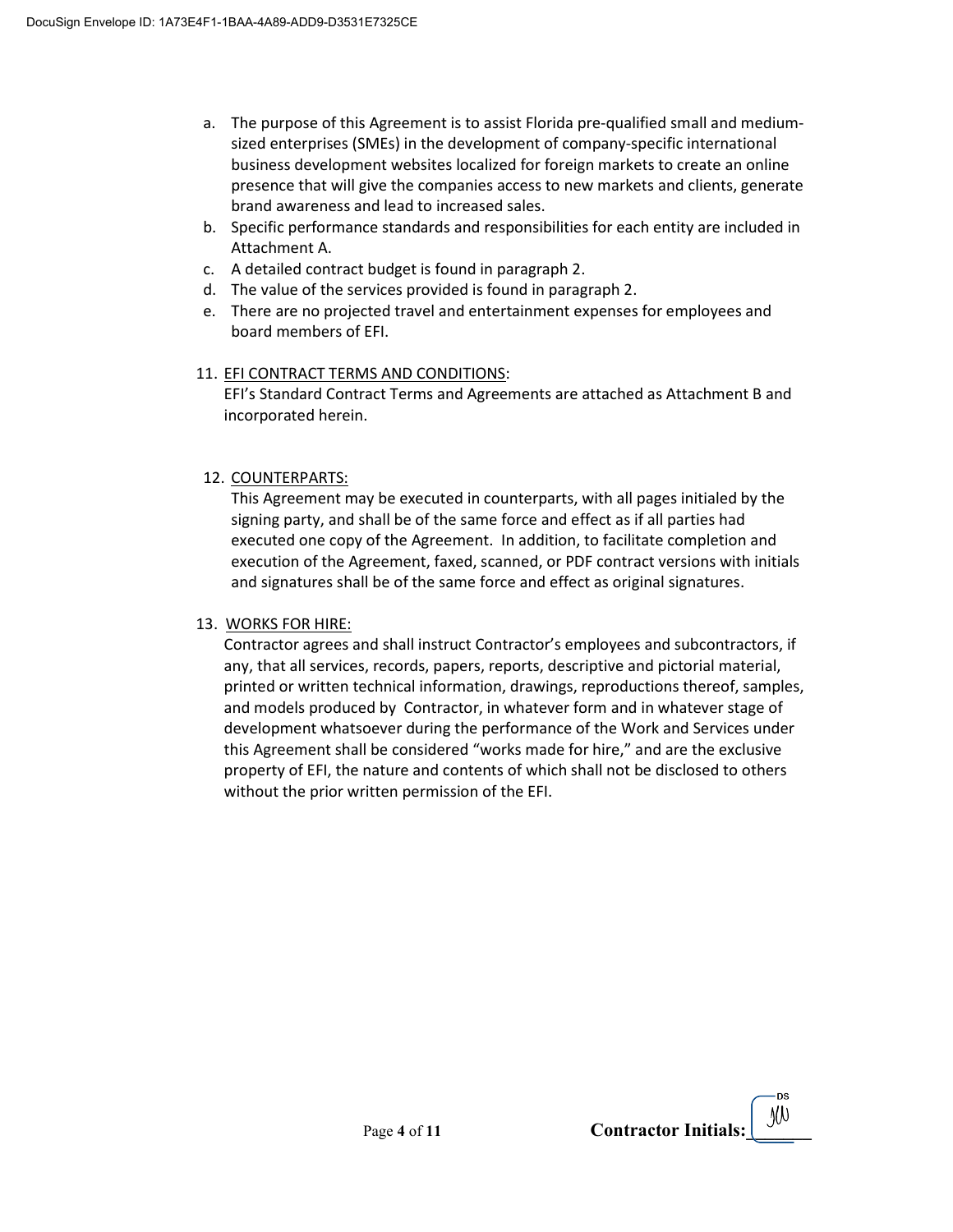IN WITNESS WHEREOF, the Parties have caused this Agreement to be duly executed the day and year first above written.

("Contractor") ("EFI")

DocuSigned by: \_\_\_\_\_\_\_\_\_\_\_\_\_\_ \_ \_\_\_\_\_\_\_\_\_\_\_\_\_\_\_\_\_\_\_\_\_\_\_\_\_

John Worthington

IBT ONLINE, LLC **ENTERPRISE FLORIDA, INC.** a Florida not-for-profit corporation

-DocuSigned by:

CEO **CEO Acting Secretary of Commerce** 

-or-

Designee: David Rogers, COO

Date: Date: 6/1/2022 6/2/2022

·DS Page 5 of 11 Contractor Initials:  $\left[\begin{array}{c} \mathcal{Y}(\mathcal{Y}) \\ \mathcal{Y}(\mathcal{Y})\end{array}\right]$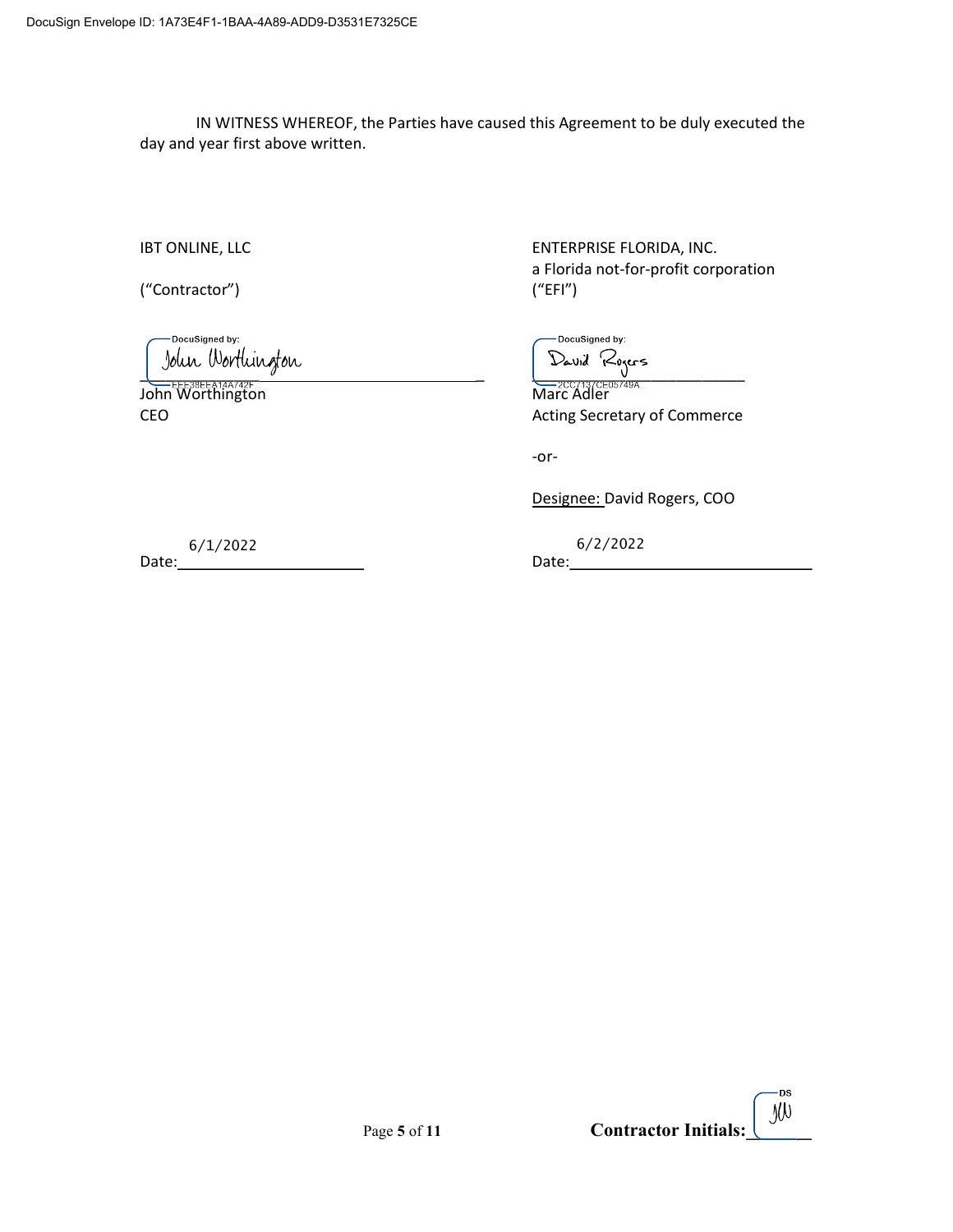Attachment A – Scope of Services

### Website Localization Services for Florida Manufacturers and Professional Services Providers

### Program Description:

The Website Localization program provides company-specific websites localized for foreign markets to Florida pre-qualified small and medium-sized enterprises (SMEs) who are new-toexport, new-to-market, or infrequent exporters. A dedicated online presence will give the companies access to new markets and clients, generate brand awareness and lead to increased sales. Qualified companies may also have other custom website options created for them through this program.

The Website Localization services will be completed by Contractor, IBT Online, LLC – a nationallyrecognized firm providing 1) website localization services; 2) international online marketing, and 3) website management. Contractor's dedicated Project Manager, based in South Florida, will work closely with EFI's statewide network of Trade Managers to market not only these services, but EFI's other trade programs and services as well. Contractor's Project Manager will prepare and deliver one-on-one presentations to potential client companies and may participate in educational workshops and local trade events suitable for meeting with potential client companies and promoting the Website Localization program.

The Contractor Project Manager and EFI Trade Manager(s) will work with the client company jointly to ensure that relevant markets are selected to meet the specific needs of the company. Once a company is considered qualified by EFI, a Statement of Work will be signed between Contractor and the client company, and Contractor will proceed with its 10-step development process, ranging from selecting the most appropriate Content Management System to build the websites on, to international search engine optimization, keyword research, professional translation, and digital compliance.

### Deliverables & Costs:

The total cost for preparation and delivery of each Website Localization project is \$12,000.00. Each company will pay the Contractor \$4,000.00 towards the cost of the Website Localization project when the company signs the Statement of Work provided by the Contractor at the beginning of the process. EFI will use Florida Export Diversification and Expansion funds, as may be appropriated by the Florida Legislature, to pay the Contractor the \$8,000.00 balance.

Upon signing of the Statement of Work between the Contractor and the client company, the Contractor will forward (electronically) to EFI's Contract Manager the signed Statement of Work and a paid invoice in the amount of \$4,000.00 as evidence that the client company has paid the Contractor. Upon completion of the Website Localization project, the Contractor will forward (electronically) to EFI Contract Manager an invoice to EFI in the amount of \$8,000.00 and URLs for the newly created website(s) to be approved by EFI.

A total of twelve (12) Website Localization projects may be completed under this contract. Contractor understands and acknowledges that this Agreement provides for no guaranteed<sub>ps</sub> minimum number of Website Localization projects and that the total number of Website  $\overline{y}$ 

Page 6 of 11 **Contractor Initials:**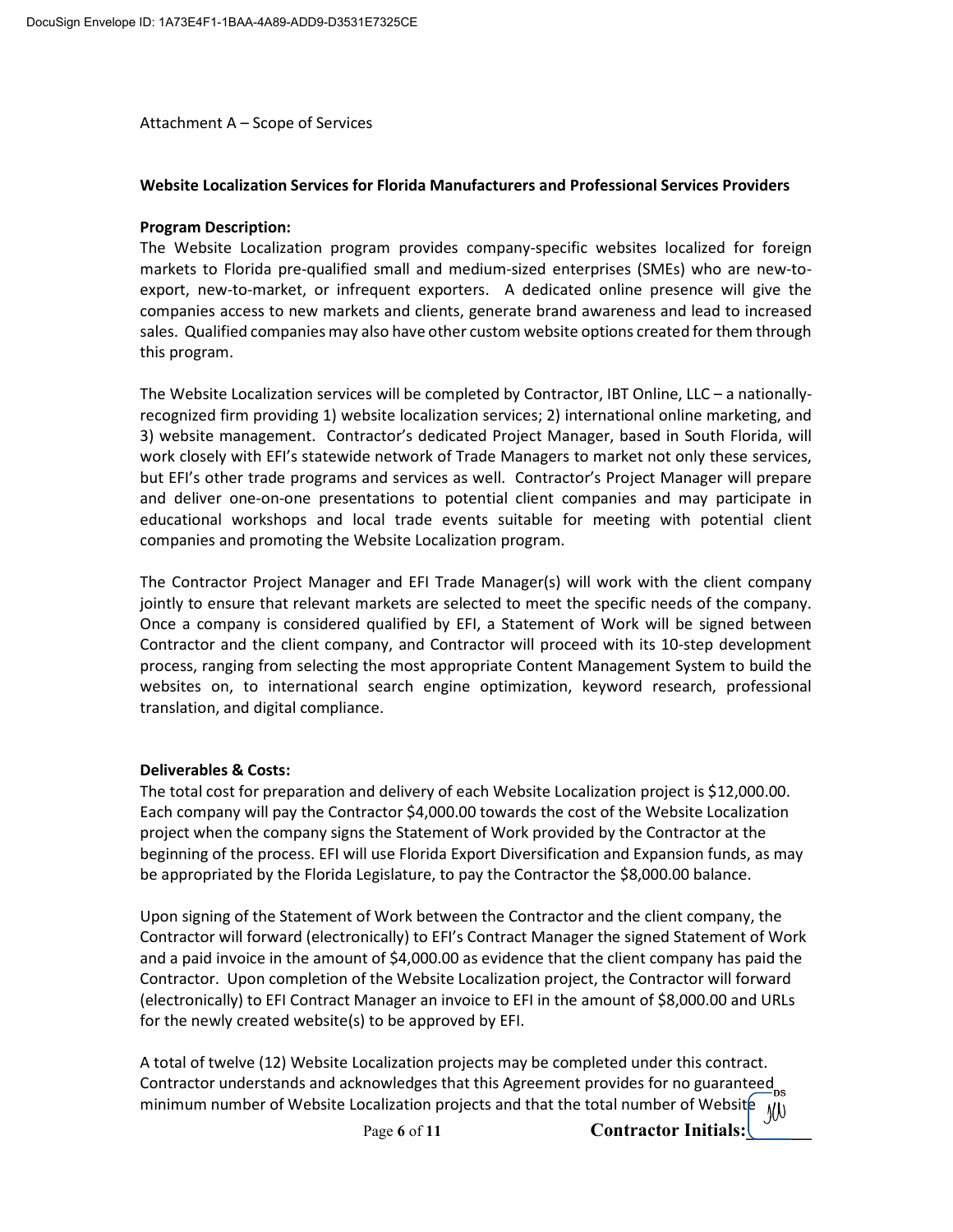Localization projects, if any, assigned under this Agreement to Contractor will be at the sole discretion of EFI.

|              | Contractor Initials: $\left[\begin{array}{c} \mathbb{D}^{\text{ss}} \\ \mathbb{D}(\mathbb{D}) \end{array}\right]$ |
|--------------|-------------------------------------------------------------------------------------------------------------------|
| Page 7 of 11 |                                                                                                                   |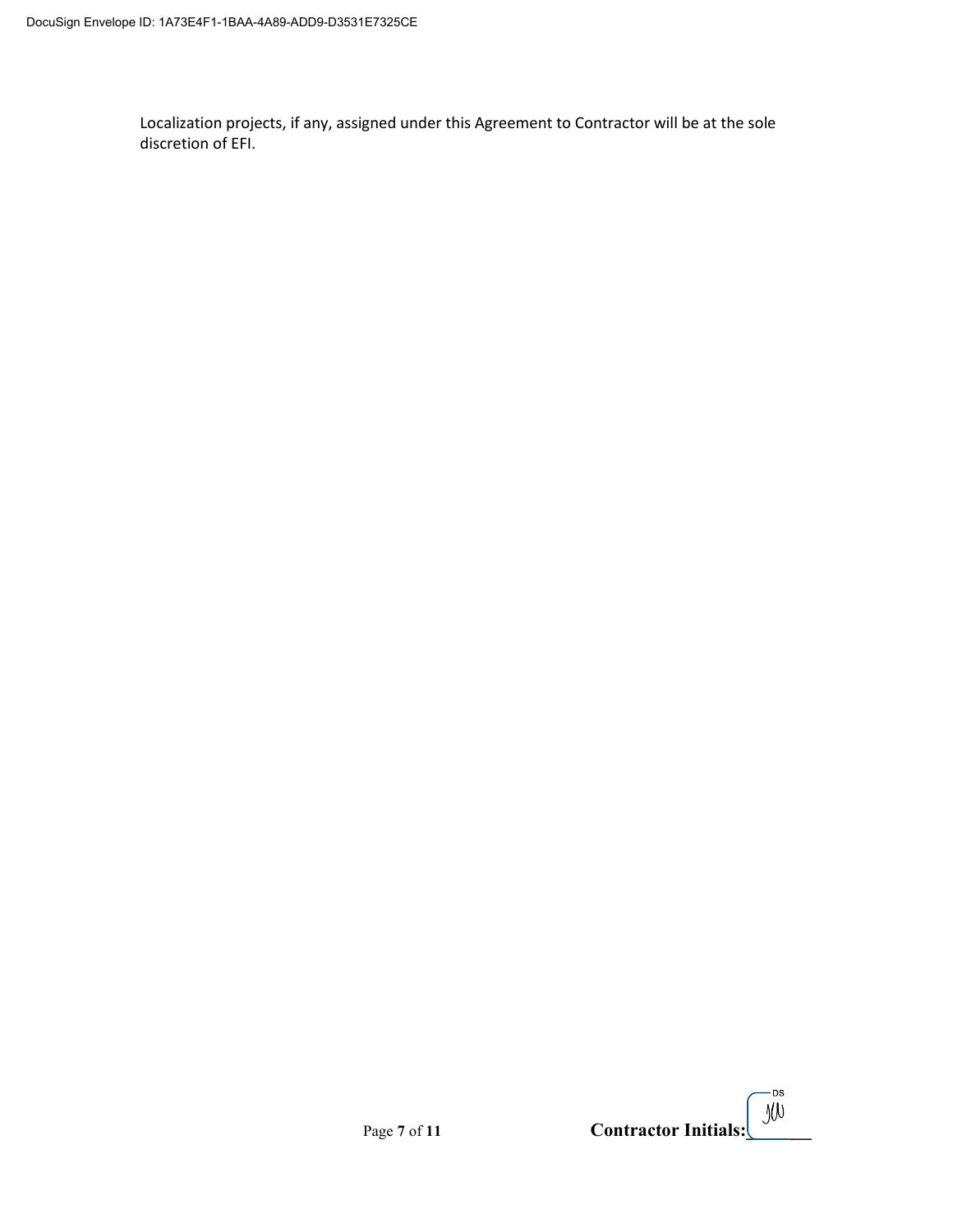#### Attachment B.

## Enterprise Florida Standard Contract Terms & Agreements 2021-2022

1. This Agreement may not be assigned. This Agreement shall bind the heirs, successors, and permitted assigns of the parties. Upon being provided written notice from EFI, Contractor shall not object to any of EFI's assignment, or transfer of its rights, duties, or obligations under this Agreement to a governmental agency in the State of Florida.

2. EFI may terminate this Agreement for its convenience, in whole or in part at any time by providing written notice to Contractor. EFI may terminate this Agreement for cause at any time by providing written notice to Contractor. A termination for cause may occur due to (i) Contractor's willful misconduct or gross negligence; or (ii) Contractor's conscious disregard of its obligations hereunder or of any other duties mutually agreed upon; or (iii) intentional failure to timely produce required deliverables; or (iv) any other reason provided herein. In the event that EFI terminates this Agreement for cause or default and said termination is found to be wrongful by a court of competent jurisdiction, the termination shall be treated as one for convenience.

3. In the event of termination, EFI's sole obligation and liability to Contractor, if any, shall be to pay Contractor that portion of the expenses allowed under this Agreement that were incurred prior to the effective date of termination and unable to be reasonably cancelled. Lost profits, consequential damages, special damages, and costs incurred in preparing a proposal or otherwise incurred in obtaining this contract or award may not be recovered.

4. The acceptance of final payment under this Agreement, or the acceptance of final payment upon early termination hereof, shall constitute full and complete release of EFI by Contractor from any and all claims, demands, and courses of action whatsoever which Contractor may have against EFI.

5. Contractor may expend funds only for allowable costs.

6. Any balance of unobligated funds which has been advanced or paid to Contractor must be refunded to EFI upon request of EFI or termination of this Agreement. Any funds paid in excess of the amount to which Contractor is entitled under the terms and conditions of this Agreement must be refunded to EFI upon request of EFI or upon termination of this Agreement.

7. The EFI contract manager shall periodically review the progress made on the Scope of Work and deliverables required under this Agreement. If Contractor fails to meet and comply with the activities/deliverables established in this Agreement or to make appropriate progress on the activities and/or towards the deliverables and they are not resolved within two weeks of notification, the contract manager may approve a reduced payment, request Contractor to redo the work, or terminate this Agreement.

8. Failure of Contractor to provide project deliverables and/or meet the scope of work as specified in the approved Scope of Work and deliverables required under this Agreement will result in a partial payment and/or nonpayment, as appropriate and as determined by EFI in its sole discretion.

9. Failure of Contractor to deliver the minimum requirements reflected in the Scope of Work and deliverables required, may result in withholding of future advance payment request (to the extent applicable to this Agreement) from the date of noncompliance until each deliverable has met compliance as determined by EFI in its sole discretion. All quarterly scheduled payments must be sequential in order as identified in the deliverable payment schedule of this Agreement. If payment is withheld due to deliverable compliance requirement, no further payments may be paid out of sequence.

10. Contractor shall abide by all federal, state, and local laws, including but not limited to, the requirements of section 215.971, Florida Statutes, if Contractor is a subrecipient of state financial assistance as defined in section 215.97, Florida Statutes.

11. Contractor shall (i) comply with all relevant federal, state and local laws designed to prevent discrimination so that Contractor does not discriminate against any person who performs work hereunder because of age, race, religion, color, sex, physical handicap, marital status, national origin, or ancestry unrelated to such person's ability to engage in this work; (ii) include in all solicitations or advertisements for employees the phrase "Equal Opportunity Employer"; (iii) if applicable, comply with any and all federal, state or local reporting requirements; and (iv) be declared in default of this Agreement if it fails to compla with any

Page 8 of 11 Contractor Initials:

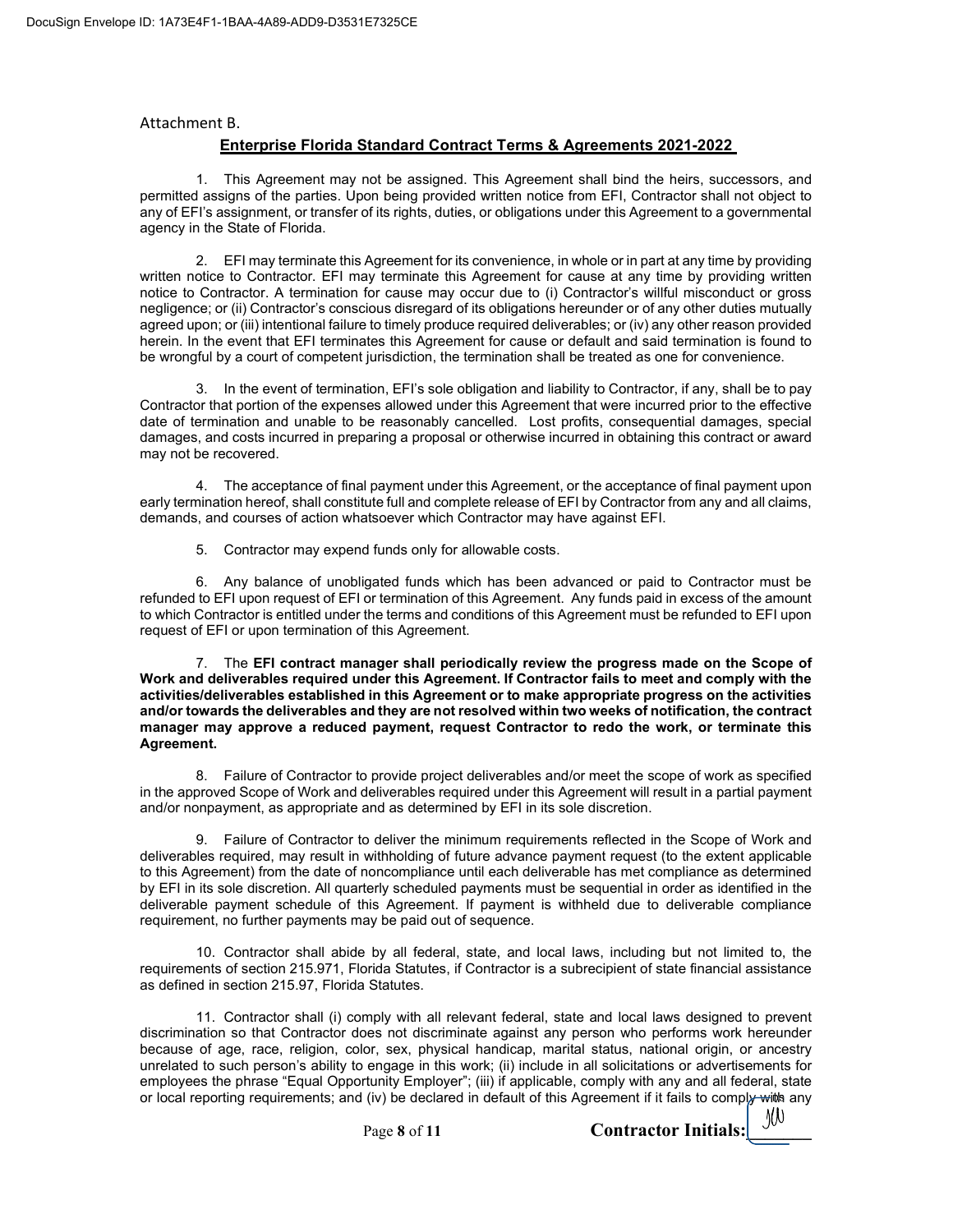such reporting requirements of (iii) above or if Contractor is found guilty of any violation of any of the foregoing laws.

12. Contractor shall comply with all necessary laws and Governor Ron DeSantis' Executive Order 19-11 readopting Executive Order 17-319 preventing sexual harassment in state agencies. Contractor shall ensure a harassment-free workplace, with any allegation of harassment given priority attention and action by management.

13. Contractor agrees to comply with the requirements of section 448.095, Florida Statutes, and to register with and use the E-Verify system to verify the work authorization status of all newly hired employees and if entering into a contract with any subcontractor to further the objectives of this Agreement to require the subcontractor to provide Contractor with an affidavit stating that the subcontractor does not employ, contract with or subcontract with an unauthorized alien. Knowing violation of this provision shall be cause for unilateral cancellation of this Agreement by EFI.

14. Section 448.095, Florida Statutes, requires Contractor to comply with the following: (1) Every public employer, contractor, and subcontractor shall register with and use the E-Verify system to verify the work authorization status of all newly hired employees. (2) A public employer, contractor, or subcontractor may not enter into a contract unless each party to the contract registers with and uses the E-Verify system. A private employer shall, after making an offer of employment which has been accepted by a person, verify such person's employment eligibility. A private employer is not required to verify the employment eligibility of a continuing employee hired before January 1, 2021. However, if a person is a contract employee retained by a private employer, the private employer must verify the employee's employment eligibility upon the renewal or extension of his or her contract. A private employer shall, after making an offer of employment which has been accepted by a person, verify such person's employment eligibility. A private employer is not required to verify the employment eligibility of a continuing employee hired before January 1, 2021. However, if a person is a contract employee retained by a private employer, the private employer must verify the employee's employment eligibility upon the renewal or extension of his or her contract. If Contractor does not use E-Verify, Contractor shall enroll in the E-Verify system prior to hiring any new employee or retaining any contract employee after the effective date of this Agreement.

15. To the extent required by section 287.134(3)(a), Florida Statutes, and EFI's contract with the Florida Department of Economic Opportunity (DEO), Contractor acknowledges notice of the requirements of section 287.134(2)(a), Florida Statutes, relating to the discriminatory vendor list. An entity or affiliate placed on the discriminatory vendor list pursuant to section 287.134, F.S., may not: (1) submit a bid, proposal, or reply on a contract or agreement to provide any goods or services to a public entity; (2) submit a bid, proposal, or reply on a contract or agreement with a public entity for the construction or repair of a public building or public work; (3) submit bids, proposals, or replies on leases of real property to a public entity; (4) be awarded or perform work as a contractor, subcontractor, grantee, supplier, sub-grantee, or consultant under a contract or agreement with any public entity; or (5) transact business with any public entity. Contractor affirms that it is aware of the provisions of section 287.134(2)(a), F.S., and that at no time has Contractor or its affiliates been placed on the Discriminatory Vendor List.

15. To the extent required by Florida Statutes 287.133(3)(a), and EFI's contract with DEO, the Contractor affirms that it is aware of the provisions of section 287.133(2)(a), Florida Statutes. Contractor affirms that at no time has it been convicted of a Public Entity Crime and agrees that any such conviction during the term of this Agreement may result in termination of this Agreement in accordance with section 287.133(4), Florida Statutes. Contractor shall disclose to EFI if any of its affiliates, as defined in section 287.133(1)(a), Florida Statutes, is on the convicted vendor list. A person or affiliate placed on the convicted vendor list following a conviction for a public entity crime is prohibited from performing under this Agreement for a period of 36 months from the date of being placed on the convicted vendor list.

16. Contractor shall retain and maintain all records and make such records available for an audit as may be requested. Such records shall be retained by Contractor for a minimum period of seven (7) years after termination of this Agreement. The records shall be subject at all times to inspection, review, or audit by State personnel of the Office of the Auditor General, Department of Financial Services, Office of the Chief Inspector General, DEO, or other personnel authorized by EFI and copies of the records shall be delivered to EFI upon request.

17. Pursuant to its contract with DEO, EFI's obligation to pay under this Agreement is contingent upon an annual appropriation by the Legislature of the State of Florida and DEO's funding obligations to EFI. This Agreement shall automatically terminate upon the discontinuance or reduction of legislatively

Page 9 of 11 **Contractor Initials:**  $\frac{y}{y}$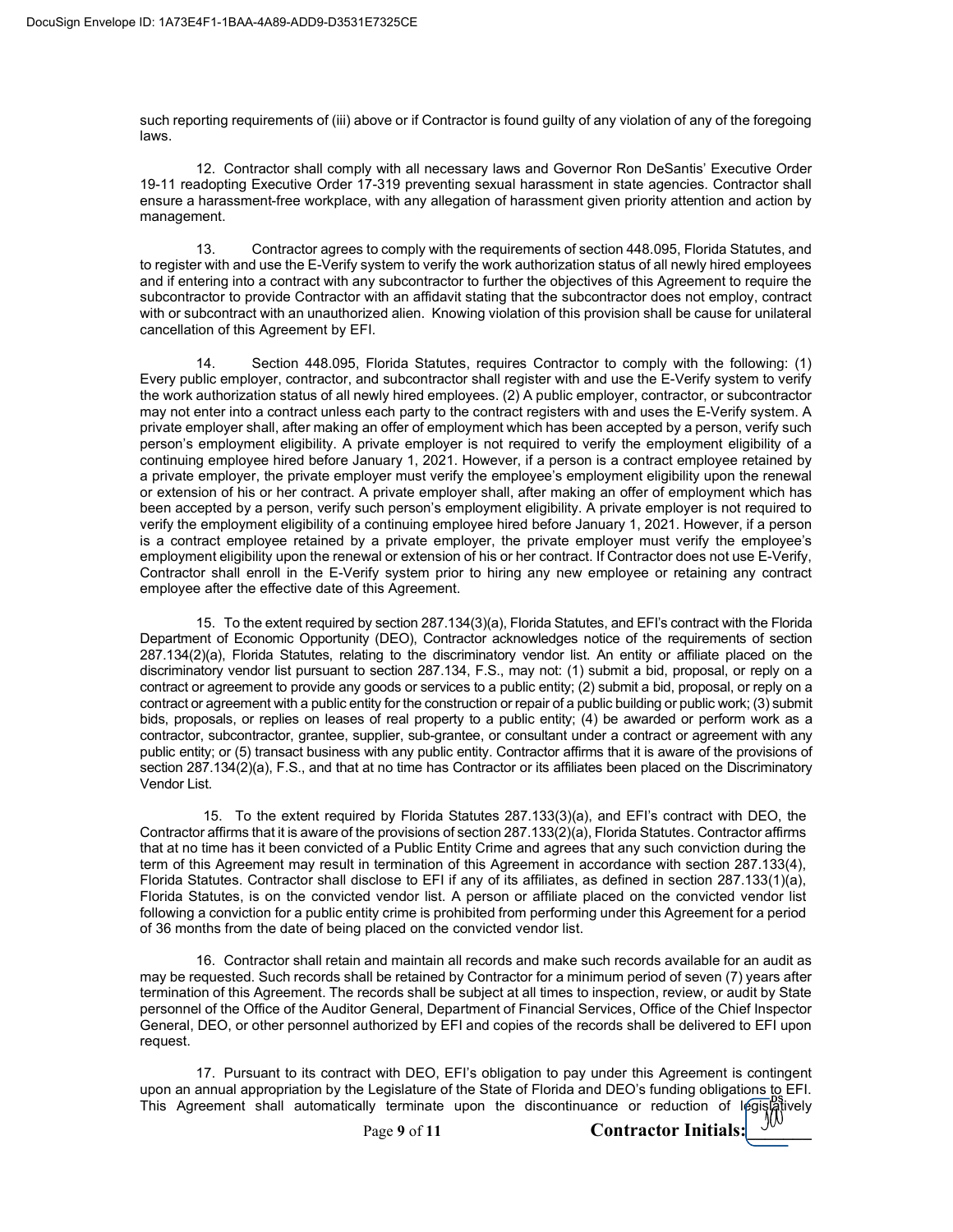appropriated funds that may be used and are sufficient to support this Agreement, in addition to all of EFI's other duties and responsibilities, in which case EFI is not obligated to provide any warning, notice or compensation in lieu of notice. The determination whether such funds are available shall be made by EFI at its sole discretion.

18. Pursuant to its contract with DEO, EFI requires Contractor, by executing this Agreement, to certify that it is not: (1) listed on the Scrutinized Companies that Boycott Israel List, created pursuant to section 215.4725, F.S., (2) engaged in a boycott of Israel, (3) listed on the Scrutinized Companies with Activities in Sudan List or the Scrutinized Companies with Activities in the Iran Petroleum Energy Sector List, created pursuant to section 215.473, F.S., or (4) engaged in business operations in Cuba or Syria. Pursuant to section 287.135(5), F.S., EFI may immediately terminate this Agreement for cause if Contractor is found to have submitted a false certification as to the above or if Contractor is placed on the Scrutinized Companies that Boycott Israel List, is engaged in a boycott of Israel, has been placed on the Scrutinized Companies with Activities in Sudan List or the Scrutinized Companies with Activities in the Iran Petroleum Energy Sector List, or has been engaged in business operations in Cuba or Syria, during the term of the Agreement. If EFI determines that Contractor has submitted a false certification, EFI will provide written notice to Contractor. Unless Contractor demonstrates in writing, within 90 calendar days of receipt of the notice, that EFI's determination of false certification was made in error, EFI shall bring a civil action against Contractor. If EFI's determination is upheld, a civil penalty equal to the greater of \$2 million or twice the amount of this Agreement shall be imposed on Contractor, and Contractor will be ineligible to bid on any Agreement with a Florida agency or local governmental entity for three years after the date of EFI's determination of false certification by Contractor. In the event that federal law ceases to authorize the States to adopt and enforce the contracting prohibition identified herein, this provision shall be null and void.

19. EFI does not endorse any contractor, commodity, or service, and this Agreement or the end product may not be used to imply any such endorsement.

20. The terms and provisions of this Agreement constitute the entire agreement between the parties hereto with respect to the subject matter of this Agreement, and shall supersede all previous communications, representations, or agreements, either oral or written, between the parties relating to such subject matter. No change or modification of this Agreement shall be effective unless made in writing and signed by both parties hereto.

21. This Agreement is executed and entered into in the State of Florida, and shall be construed, performed, and enforced in all respects in accordance with the laws and rules of the State of Florida. Any litigation arising under this Agreement shall be brought in the appropriate court in Orange County, Florida, applying Florida Law.

22. If any provision of this Agreement is deemed to be invalid, it shall be considered deleted here from and shall not invalidate the remaining provisions. All questions with respect to this Agreement and the rights and liabilities of the parties, are governed by the laws of the State of Florida.

23. In any action to enforce the terms of this Agreement, the prevailing party shall be entitled to recover reasonable attorney's fees and costs as deemed just and proper.

24. Contractor shall not use any funds paid pursuant to this Agreement for lobbying the Florida Legislature, the Florida judicial branch, or any State agency.

25. Pursuant to its contract with DEO, EFI requires Contractor to report on the use of minority and service-disabled veteran business enterprises. This report will be in a form provided by EFI and must be submitted with the final payment request.

26. If any discovery or invention arises or is developed in the course or as a result of work or services performed under this Agreement, or in any way connected with this Agreement, the Contractor shall refer the discovery or invention to EFI to determine whether patent protection will be sought in the name of the State of Florida. Additionally, in the event that any books, manuals, films, or other copyrightable materials are produced, the Contractor shall notify EFI.

#### 27. ACCESS TO RECORDS AND PUBLIC RECORDS REQUIREMENTS:

a. Contractor shall keep and maintain public records required by EFI to perform Contractor's responsibilities hereunder.